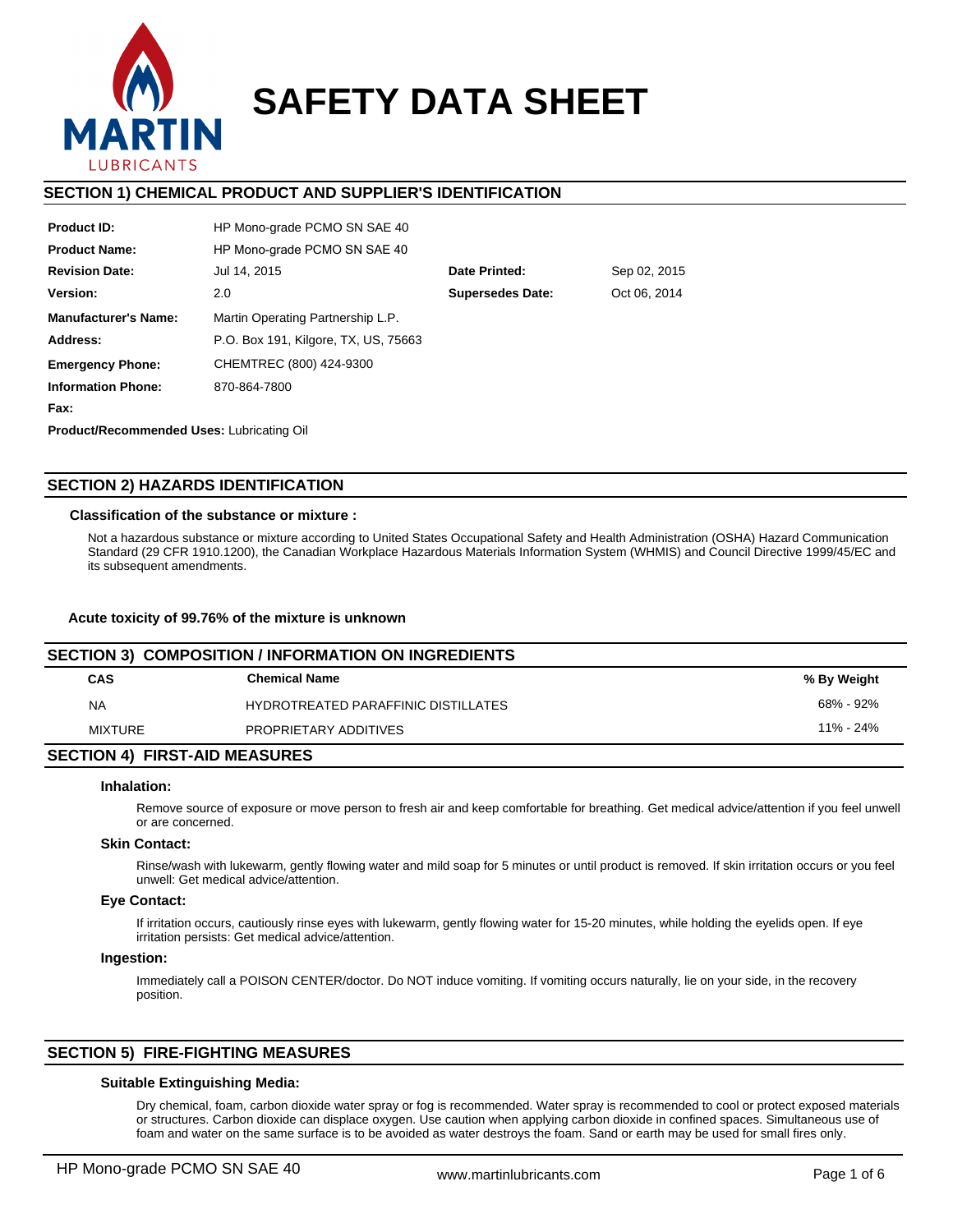## **Unsuitable Extinguishing Media:**

Water may be ineffective but can be used to cool containers exposed to heat or flame.

#### **Specific Hazards in Case of Fire:**

Hazardous combustion products may include: A complex mixture of airborne solid and liquid particulates and gases (smoke), carbon monoxide, unidentified organic and inorganic compounds.

Oxides of C, Zn, P, S, Ca and Mg. Additional byproducts include hydrogen sulfide, alkyl mercaptan and other sulfides.

Dense smoke may be generated while burning. Toxic fumes, gases or vapors may evolve on burning. Heavy flammable vapors may settle along ground level and low spots to create an invisible fire hazard. The vapors may extend to sources of ignition and flash back.

#### **Fire-fighting Procedures:**

Isolate immediate hazard area and keep unauthorized personnel out. Stop spill/release if it can be done safely. Move undamaged containers from immediate hazard area if it can be done safely. Water spray may be useful in minimizing or dispersing vapors and to protect personnel.

Dispose of fire debris and contaminated extinguishing water in accordance with official regulations.

#### **Special Protective Actions:**

Wear protective pressure self-contained breathing apparatus (SCBA) and full turnout gear.

# **SECTION 6) ACCIDENTAL RELEASE MEASURES**

#### **Emergency Procedure:**

Immediately turn off or isolate any source of ignition. Keep unnecessary people away; isolate hazard area and deny entry. Do not touch or walk through spilled material. Clean up immediately. Prevent from spreading by making a barrier with sand, earth or other containment material. Collect with absorbent, non-combustible material into suitable containers. Transfer to a container for disposal. Large spills, once contained, may be picked up using explosion proof, non sparking vacuum pumps, shovels, or buckets, and disposed of in suitable containers for disposal. Local authorities should be advised if significant spillages cannot be contained.

Spill procedures (water): Remove from surface by skimming or with suitable adsorbents. If a large spill occurs notify appropriate authorities.

If spilled material is cleaned up using a regulated solvent, the resulting waste mixture may be regulated.

#### **Recommended equipment:**

Positive pressure, full-facepiece self-contained breathing apparatus (SCBA), or positive pressure supplied air respirator with escape SCBA (NIOSH approved).

#### **Personal Precautions:**

Avoid breathing vapor or mist. Avoid contact with skin,eye or clothing. Do not touch damaged containers or spilled materials unless wearing appropriate protective clothing.

#### **Environmental Precautions:**

Stop spill/release if it can be done safely. Prevent spilled material from entering sewers, storm drains, other unauthorized drainage systems and natural waterways by using sand, earth, or other appropriate barriers.

## **SECTION 7) HANDLING AND STORAGE**

#### **General:**

Wash hands after use. Do not get in eyes, on skin or on clothing. Do not breathe vapors or mists. Use good personal hygiene practices. Eating, drinking and smoking in work areas is prohibited. Remove contaminated clothing and protective equipment before entering eating areas.

#### **Ventilation Requirements:**

Use only with adequate ventilation to control air contaminants to their exposure limits. The use of local ventilation is recommended to control emissions near the source.

#### **Storage Room Requirements:**

Keep container(s) tightly closed and properly labeled. Store in cool, dry, well-ventilated areas away from heat, direct sunlight and strong oxidizers. Store in approved containers and protect against physical damage. Keep containers securely sealed when not in use. Indoor storage should meet OSHA standards and appropriate fire codes. Containers that have been opened must be carefully resealed to prevent leakage. Empty containers retain residue and may be dangerous.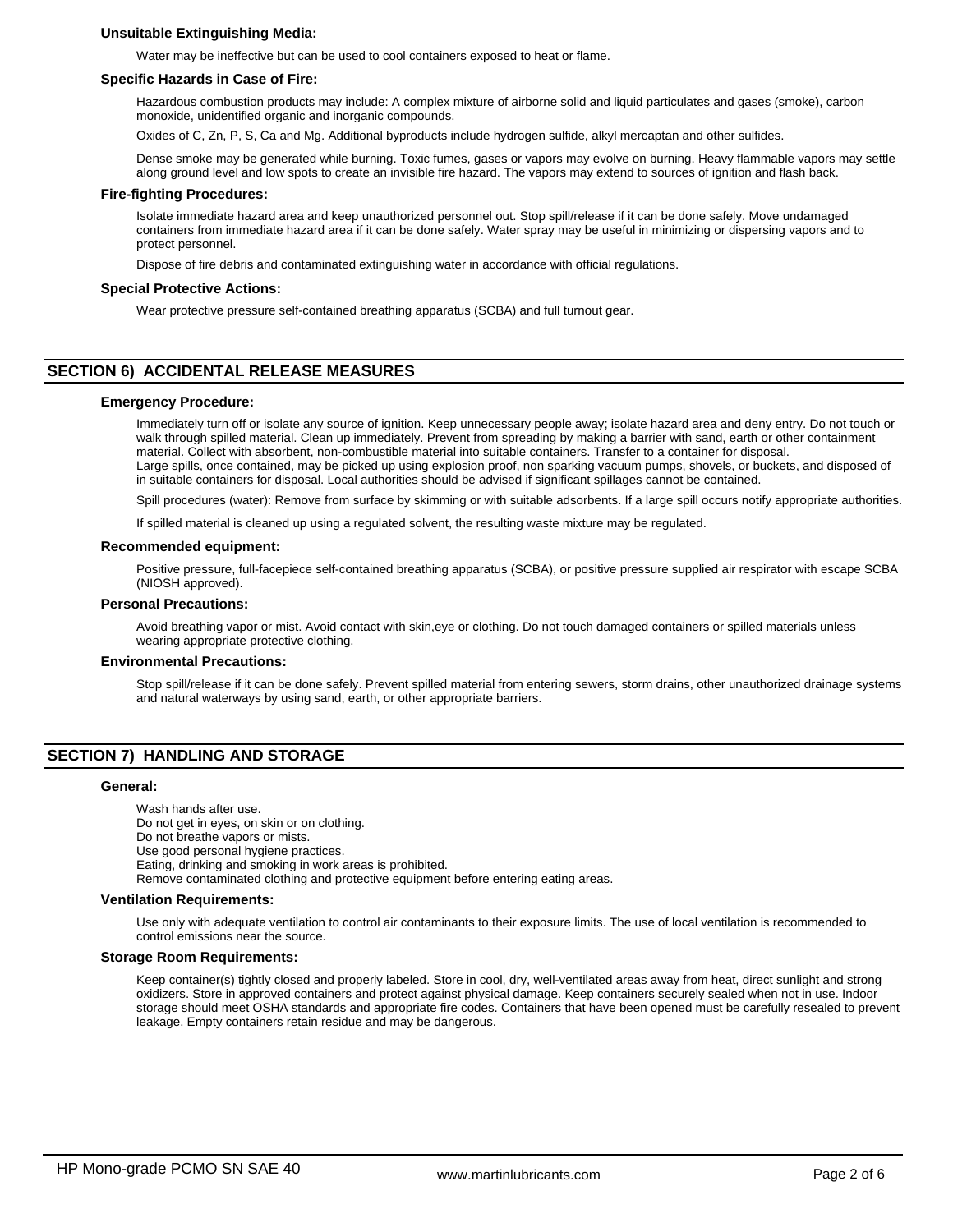# **SECTION 8) EXPOSURE CONTROLS/PERSONAL PROTECTION**

## **Eye protection:**

Chemical goggles, safety glasses with side shields or vented/splash proof goggles. Contact lenses may absorb irritants. Particles may adhere to lenses and cause corneal damage.

#### **Skin protection:**

Use of gloves approved to relevant standards made from the following materials may provide suitable chemical protection: PVC, neoprene or nitrile rubber gloves. Suitability and durability of a glove is dependent on usage, e.g. frequency and duration of contact, chemical resistance of glove material, glove thickness, dexterity. Always seek advice from glove suppliers. Contaminated gloves should be replaced. Chemical-resistant clothing is recommended to avoid prolonged contact. Avoid unnecessary skin contact.

Use of an apron and over-boots of chemically impervious materials such as neoprene or nitrile rubber is recommended to avoid skin sensitization. If handling hot material use insulated protective equipment.

#### **Respiratory protection:**

If engineering controls do not maintain airborne concentrations to a level which is adequate to protect worker, a respiratory protection program that meets or is equivalent to OSHA 29 CFR 1910.134 and ANSI Z88.2 should be followed. Check with respiratory protective equipment suppliers. Where air-filtering respirators are suitable, select an appropriate combination of mask and filter. Select a filter suitable for combined particulate/organic gases and vapours.

| <b>Chemical Name</b>                   | OSHA<br><b>TWA</b><br>(ppm) | <b>OSHA</b><br>TWA<br>(mg/m3) | <b>OSHA</b><br>STEL<br>(ppm) | <b>OSHA</b><br>STEL<br>(mg/m3) | <b>OSHA</b><br>Tables (Z1<br>Z2, Z3) | <b>OSHA</b><br>Carcinogen | <b>OSHA</b><br>Skin<br>designation | <b>NIOSH</b><br><b>TWA</b><br>(ppm) | <b>NIOSH</b><br><b>TWA</b><br>(mg/m3) | <b>NIOSH</b><br>STEL<br>(ppm) | <b>NIOSH</b><br><b>STEL</b><br>(mg/m3) | <b>NIOSH</b><br>Carcinogen |
|----------------------------------------|-----------------------------|-------------------------------|------------------------------|--------------------------------|--------------------------------------|---------------------------|------------------------------------|-------------------------------------|---------------------------------------|-------------------------------|----------------------------------------|----------------------------|
| <b>PROPRIETARY</b><br><b>ADDITIVES</b> |                             |                               |                              | 10                             |                                      |                           |                                    |                                     |                                       |                               |                                        |                            |

| Chemical Name                          | <b>ACGIH</b><br>TWA<br>(ppm) | <b>ACGIH</b><br>TWA<br>(mq/m3) | <b>ACGIH</b><br><b>STEL</b><br>(ppm) | <b>ACGIH</b><br><b>STEL</b><br>(ma/m3) | <b>ACGIH</b><br>Carcinogen | <b>ACGIH</b><br><b>Notations</b> | <b>ACGIH</b><br><b>TLV Basis</b> |
|----------------------------------------|------------------------------|--------------------------------|--------------------------------------|----------------------------------------|----------------------------|----------------------------------|----------------------------------|
| <b>PROPRIETARY</b><br><b>ADDITIVES</b> |                              | 5                              |                                      |                                        |                            |                                  |                                  |

# **SECTION 9) PHYSICAL AND CHEMICAL PROPERTIES**

## **Physical and Chemical Properties**

| Density                      | 7.469 lb/gal                    |  |  |  |
|------------------------------|---------------------------------|--|--|--|
| Density VOC                  | $0.000$ lb/gal                  |  |  |  |
| % VOC                        | 0.000%                          |  |  |  |
| <b>VOC Actual</b>            | $0.000$ lb/gal                  |  |  |  |
| <b>VOC Actual</b>            | $0.000$ g/l                     |  |  |  |
| <b>Specific Gravity</b>      | 0.895                           |  |  |  |
| <b>VOC Regulatory</b>        | $0.000$ lb/gal                  |  |  |  |
| <b>VOC Regulatory</b>        | $0.000$ g/l                     |  |  |  |
| Appearance                   | Amber, clear fluid              |  |  |  |
| <b>Odor Threshold</b>        | N.A.                            |  |  |  |
| <b>Odor Description</b>      | Mild petroleum hydrocarbon odor |  |  |  |
| pH                           | N.A.                            |  |  |  |
| <b>Water Solubility</b>      | Negligible in water             |  |  |  |
| Flammability                 | Flash Point at or above 200 °F  |  |  |  |
| Flash Point Symbol           | N.A.                            |  |  |  |
| <b>Flash Point</b>           | 478 °F                          |  |  |  |
| Viscosity                    | 138.89 cSt at 104°F             |  |  |  |
| Lower Explosion Level        | N.A.                            |  |  |  |
| <b>Upper Explosion Level</b> | N.A.                            |  |  |  |
| Vapor Pressure               | Negligible at STP               |  |  |  |
| Vapor Density                | >1 at STP                       |  |  |  |
| <b>Freezing Point</b>        | N.A.                            |  |  |  |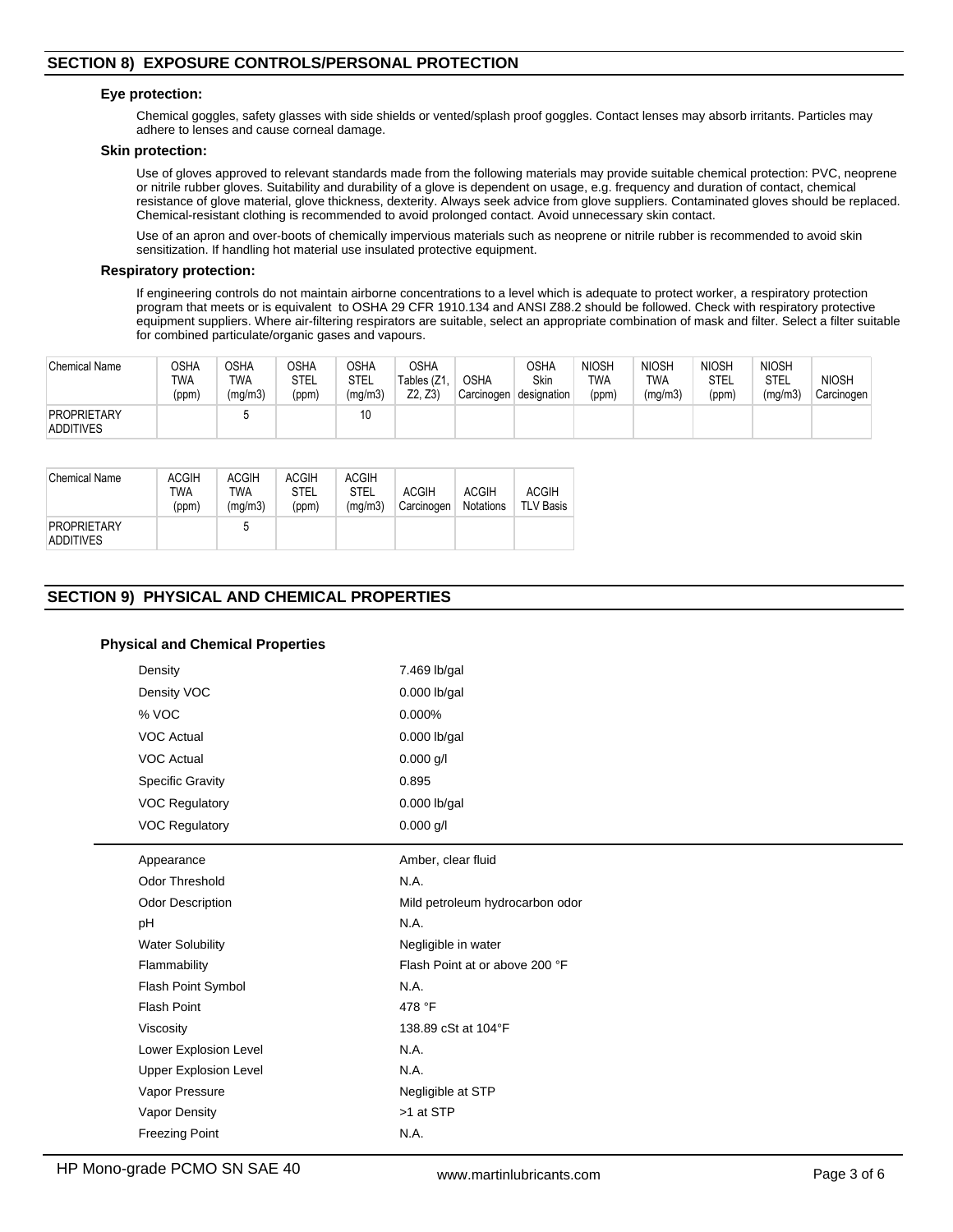| Melting Point                          | N.A.                                                                |
|----------------------------------------|---------------------------------------------------------------------|
| Low Boiling Point                      | Not determined. Expected to be $> 260^{\circ}$ C (500 $^{\circ}$ F) |
| High Boiling Point                     | N.A.                                                                |
| Auto Ignition Temp                     | N.A.                                                                |
| Decomposition Pt                       | N.A.                                                                |
| <b>Evaporation Rate</b>                | Negligible at STP                                                   |
| Partition Coefficient: n-Octanol/Water | N.A.                                                                |

# **SECTION 10) STABILITY AND REACTIVITY**

# **Stability:**

Material is stable at room temperature and pressure.

## **Conditions to Avoid:**

Avoid direct sunlight, extremes of temperatures and contact with incompatible materials.

Avoid high temperatures and product contamination.

## **Hazardous Polymerization:**

Will not occur.

## **Incompatible Materials:**

Avoid contact with acids and oxidizing materials.

#### **Hazardous Decomposition Products:**

Smoke, carbon monoxide and dioxide and other aldehydes of incomplete combustion. Oxides of C, Zn, P, S,Ca and Mg. Hydrogen sulfide and alkyl mercaptans and other sulfides may be released.

# **SECTION 11) TOXICOLOGICAL INFORMATION**

#### **Skin Corrosion/Irritation:**

May cause mild irritation of the skin.

## **Serious Eye Damage/Irritation:**

Can be slightly irritating to eyes.

#### **Respiratory or Skin Sensitization:**

Prolonged or repeated contact may make skin more sensitive to other skin sensitizers.

Hot vapors may cause respiratory irritation.

#### **Germ Cell Mutagenicity:**

No Data Available

#### **Carcinogenicity:**

No Data Available

#### **Reproductive Toxicity:**

No Data Available

# **Specific Target Organ Toxicity - Single Exposure:**

No Data Available

# **Specific Target Organ Toxicity - Repeated Exposure:**

No Data Available

# **Aspiration Hazard:**

Aspiration into the lungs when swallowed or vomited may cause chemical pneumonitis which can be fatal.

# **Acute Toxicity:**

If inhalation : Overexposure by inhalation of hot material may cause nonspecific discomfort, such as nausea, headache or weakness. Caution should be taken to prevent forming aerosol or misting of this product without proper respiratory protection.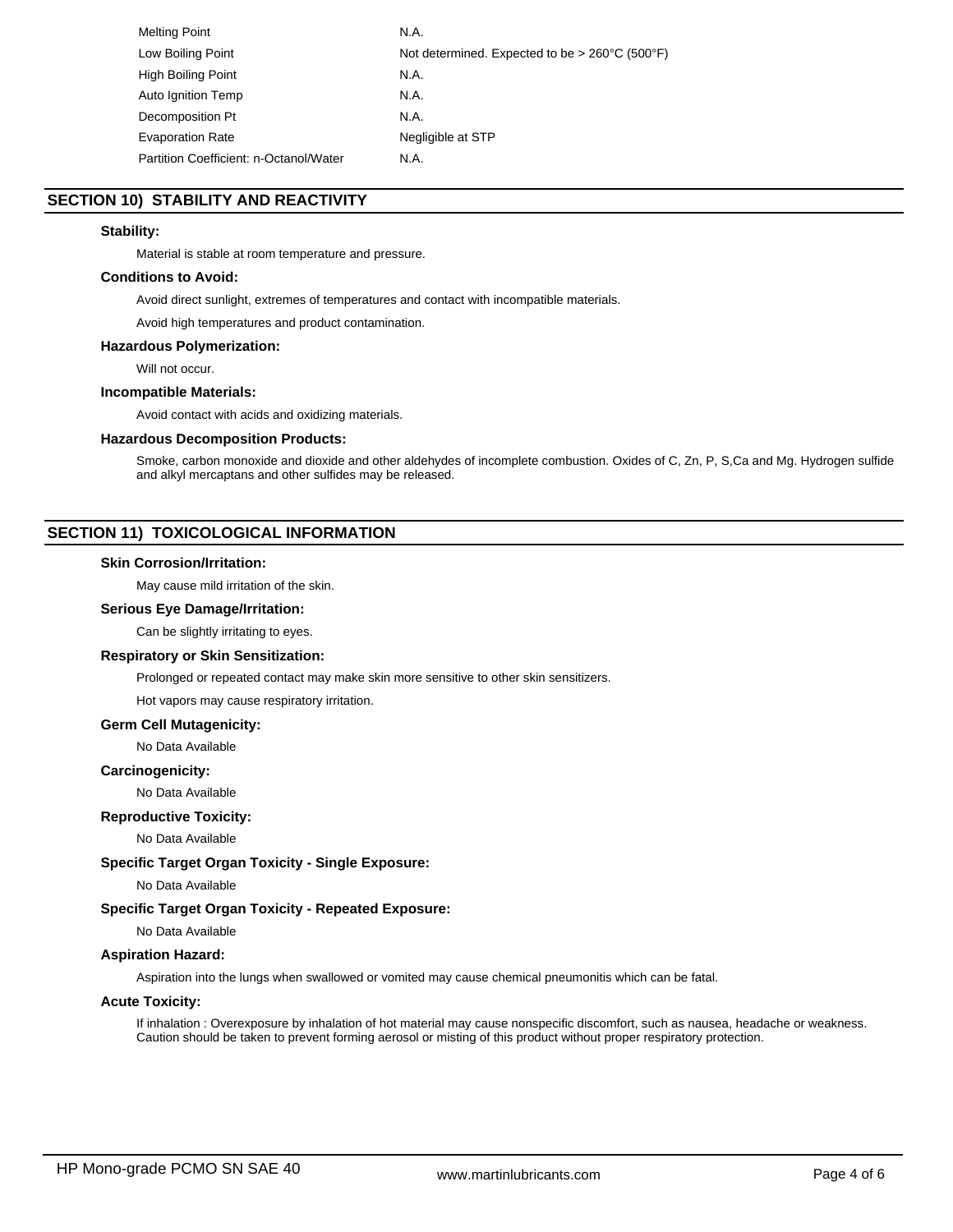## **Mobility:**

Not available.

## **Toxicity:**

This material may be toxic to aquatic organisms and should be kept out of sewage and drainage systems and all bodies of water.

#### **Persistence and Degradability:**

No Data Available.

#### **Bioaccumulative Potential:**

No Data Available.

#### **Other Adverse Effects:**

No Data Available.

## **SECTION 13) DISPOSAL CONSIDERATIONS**

#### **Waste Disposal:**

Under RCRA it is the responsibility of the user of the product to determine at the time of disposal whether the product meets RCRA criteria for hazardous waste. Waste management should be in full compliance with federal, state and local laws.

Empty Containers retain product residue which may exhibit hazards of material, therefore do not pressurize, cut, glaze, weld or use for any other purposes. Return drums to reclamation centers for proper cleaning and reuse.

## **SECTION 14) TRANSPORT INFORMATION**

#### **U.S. DOT Information:**

Bulk Shipping Description: Does not apply to bulk oil shipping.

Non-Bulk Shipping Description: Does not apply to non-bulk oil shipping.

Identification Number: Not applicable.

Hazard Classification: Not applicable.

Other: See 49 CFR for additional requirements for descriptions, allowed modes of transport and packaging. For more information concerning spills during transport, consult latest DOT Emergency Response Guidebook for Hazardous Materials Incidents, DOT P 5800.3.

#### **IMDG Information:**

This material is not classified as dangerous under IMDG regulations.

#### **IATA Information:**

This material is not classified as dangerous under IATA regulations.

# **SECTION 15) REGULATORY INFORMATION**

| CAS            | <b>Chemical Name</b>                   | % By Weight | <b>Requlation List</b> |
|----------------|----------------------------------------|-------------|------------------------|
| <b>MIXTURE</b> | <b>PROPRIETARY</b><br><b>ADDITIVES</b> |             | 11% - 24% SARA312.TSCA |

# **SECTION 16) OTHER INFORMATION INCLUDING INFORMATION ON PREPARATION AND REVISION OF THE SDS**

## **Glossary:**

ACGIH- American Conference of Governmental Industrial Hygienists; ANSI- American National Standards Institute; Canadian TDG-Canadian Transportation of Dangerous Goods; CAS- Chemical Abstract Service; Chemtrec- Chemical Transportation Emergency Center (US); CHIP- Chemical Hazard Information and Packaging; DSL- Domestic Substances List; EC- Equivalent Concentration; EH40 (UK)- HSE Guidance Note EH40 Occupational Exposure Limits; EPCRA- Emergency Planning and Community Right-To-Know Act; ESL- Effects screening levels; HMIS- Hazardous Material Information Service; LC- Lethal Concentration; LD- Lethal Dose; NFPA- National Fire Protection Association; OEL- Occupational Exposure Limits; OSHA- Occupational Safety and Health Administration, US Department of Labor; PEL- Permissible Exposure Limit; SARA (Title III)- Superfund Amendments and Reauthorization Act; SARA 313- Superfund Amendments and Reauthorization Act, Section 313; SCBA- Self-Contained Breathing Apparatus; STEL- Short Term Exposure Limit; TCEQ - Texas Commission on Environmental Quality; TLV- Threshold Limit Value; TSCA- Toxic Substances Control Act Public Law 94-469; TWA

- Time Weighted Value; US DOT- US Department of Transportation; WHMIS- Workplace Hazardous Materials Information System.

## **Version 2.0:**